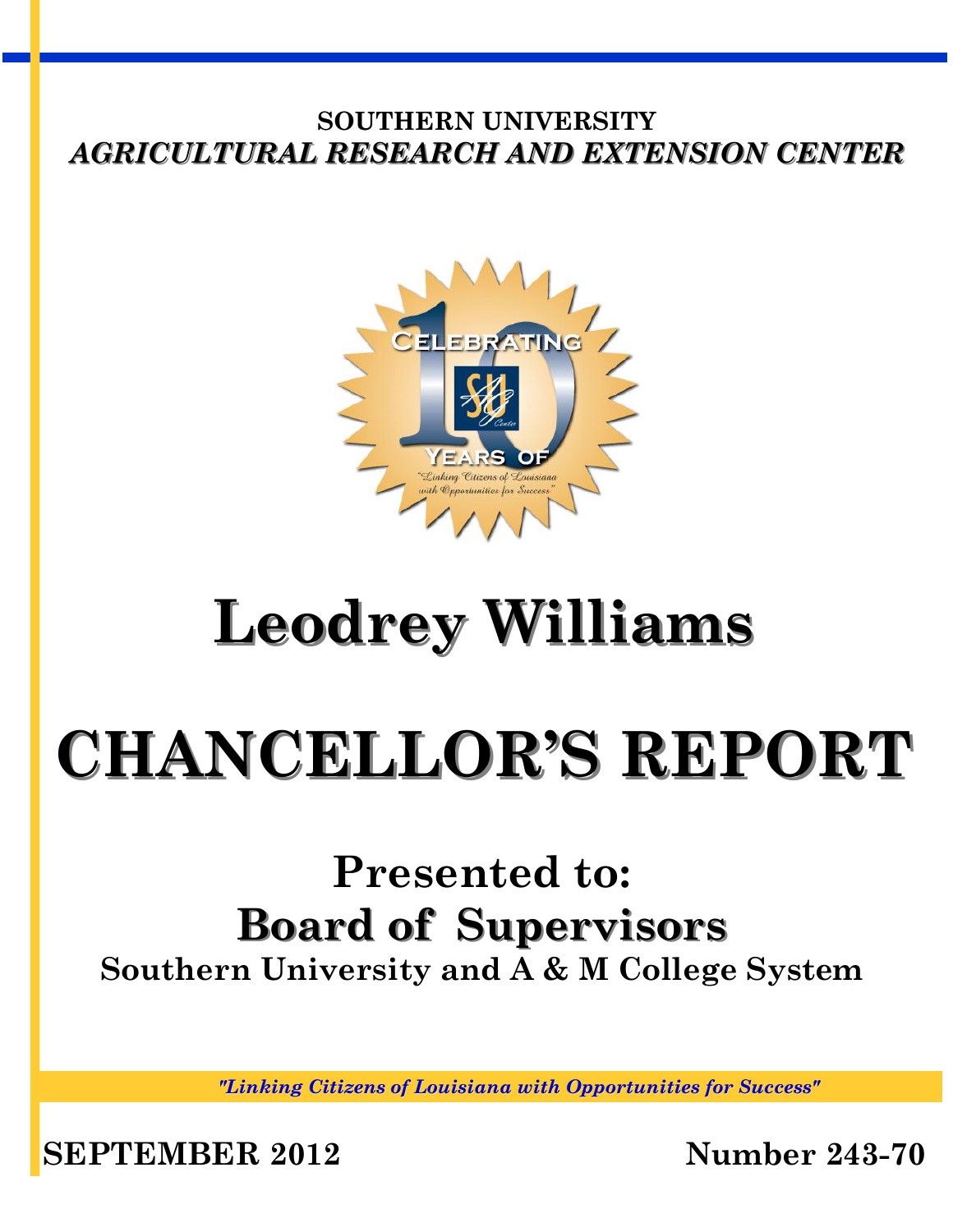# **SU Ag Center Offers Food Safety Training in Armenia**

#### *Southern University Ag Center*

**Leodrey Williams**  Chancellor

**Adell Brown Jr. Exec.** Vice Chancellor/Vice Chancellor for Research

**Gina E. Eubanks** Vice Chancellor for Extension

**Linda Batiste** Director of Finance

**Christopher Rogers** Director of Technology Services

**Editors** Bridget Udoh Donna C. Badon

**A. O. Williams Hall** P.O. Box 10010 Baton Rouge, LA 70813

**Tel**: (225) 771-2242

**Fax**: (225) 771-2861

#### **Website**: www.suagcenter.com

Southern University Agricultural Research and Extension Center, an entity of the Southern University System, Leodrey Williams, Chancellor, Ronald Mason, Jr., System President, Darren Mire, Chairman, Board of Supervisors. It is issued in furtherance of the Cooperative Extension Work Act of December 1971, and the Agricultural Research Program, in cooperation with the U.S. Department of Agriculture. All educational programs conducted by the Southern University Agricultural Research and Extension Center are provided to all persons regardless of race, national origin, or disability. © 2008 SU Ag Center.

Curtis Chisley, SU Ag Center Meat Specialist, and Orlando Phelps, Training Officer USDA, AMS undertook a food safety training trip to Armenia under the USDA Technical Assistance Project, July 16-27, 2012. The training team met with Mr. Levon Gyulkhasyan, Agricultural Specialist, USDA, Caucasus Agricultural Development Initiative and Sergey Chakhmakhchyan, Animal Health and Food Safety Coordinator, CARD Food and Safety Project and discussed the importance of food safety in meeting the quality needs of consumers.

This project is a partnership with the United States Department of Agriculture, the Louisiana State University Agricultural Center, and Southern University in the United States and the Center for Agribusiness and Rural Development in Armenia.



L-r: Chisley, Levon, Phelps



Chisley, left, conducts training



Chisley lectures trainees

In Armenia, farmers do not pool their resources to reduce cost but generally work individually because of past conditions under Russia. Also, there is a general lack of trust among cooperative members; therefore farmers have difficulty paying dues to the cooperatives. And they do not use extension programs to assist farmers at the local level.

The goal of the training mission was to demonstrate the impact that training will have on moving the country to a consistent food safety program by improving the sanitation and handling of meat. The majority of the meat is still produced by "backyard" vendors. It was reported that at one time, 10 companies in Armenia were using the HACCP concept but this number is now down to zero due to the cost associated with maintaining HACCP requirements. Discussion included the farm credit program, and the number of farmers and processors who are taking advantage of the loan program.

The Armenian Government is working toward developing quality control standards and enforcing them. However, this was not achieved over the period of the project as expected.

*Continued on page 2*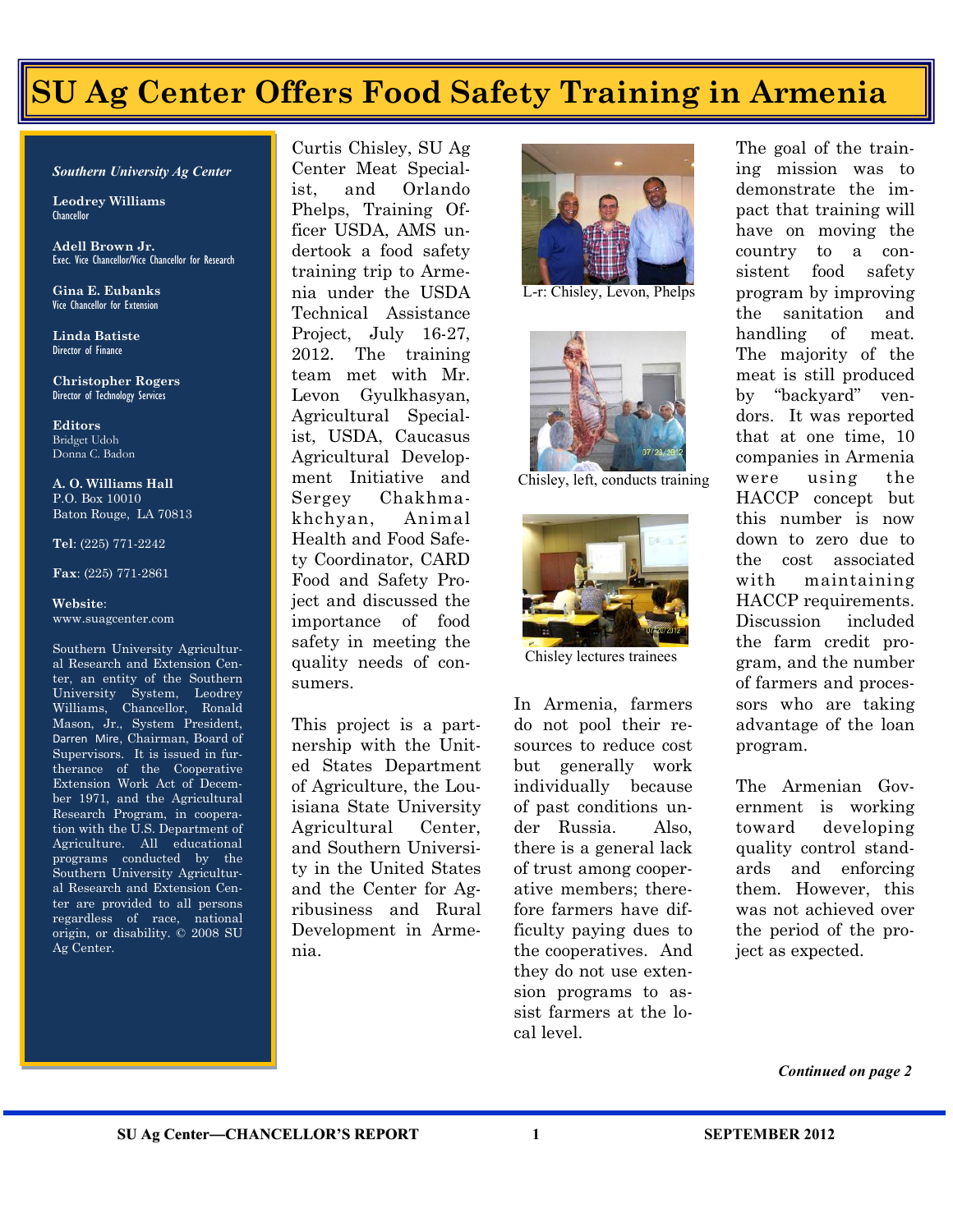### **Armenia training continued**

Until a consistent system is put in place, the livestock and meat industry may continue to pose a risk to the public through live animal diseases and meat consumption in the country. CARD has purchased and moved into a new facility, and increased the staff number to over 40. It has received a grant from DOD to help eradicate Brucellosis and also hired several veterinarians to administer the new Animal Health program. The new facility includes an organic store to expose Armenians to certified organic products and equipment supply store to help farmers and processors acquire material locally.

**Note**: CARD is Center for Agribusiness and Rural Development; CADI is Caucasus Agricultural Development Initiative; DOD is Department of Defense (DOD); and HACCP is Hazard Analysis & Critical Control Points.

# **SU Ag Center Professor Emeritus Part of Haiti Micro-Enterprise Success Story**

In Haiti, where the unemployment rate is estimated at 40.6% and much of the country is food insecure, empowering rural farmers to develop their own small agroenterprises is a win-win approach. Haitians can create their own job opportunities rather than waiting for them to be created, while also filling gaps in the agricultural markets and improving food security.

Makouti was established in 2004 for this reason. It supports more than 1,000 producers of a widevariety of agricultural products. Partners of the Americas' Farmerto-Farmer Program, funded by USAID, sends US specialists to Haiti to provide guidance and technical training. The agribusiness was born through the vision of Haitian producers coupled with

the guidance of these specialists. Rabbit production is an example of one type of micro-enterprise promoted by this project. Rabbit production is an ideal activity for Haitian farmers since it is less feedintensive than other types of animal production. Rabbits are easy to manage by anyone and do not require much space; the reproduction cycle is short; and rabbit meat is higher in protein than other meats.

The project has been so successful that recently the joint Makouti and Farmer-to-Farmer project in Haiti was entered into an online competition on the World Bank Jobs Knowledge Platform, which aims to collect and share practices for job-creation and entrepreneurship project with the possibility of winning a cash prize.

**Dr. James McNitt**, professor emeritus, has contributed immensely to this project. He is highly excited about the impact of the project.

"I was one of the first rabbit "NGO experts" to work on the rabbit project during my four 2-week trips in the early 2000s," said McNitt.

The main objective of the Haiti Micro-enterprise Project is to promote rural small business development through capacity building of micro-entrepreneurs. This is achieved through an innovative collaboration with the Haitian cooperative agribusiness, Makouti Agro Enterprise.

View a video of the project at [http://www.youtube.com/watch?](http://www.youtube.com/watch?v=tTBzAlow9qc) [v=tTBzAlow9qc.](http://www.youtube.com/watch?v=tTBzAlow9qc)

To read the full story, visit [Job](https://www.jobsknowledge.org/EFF/Lists/Posts/Post.aspx?List=69a0901e-9cbd-4e4d-88fb-b05fe54fc65a&ID=110&Web=8cf8613a-dcf9-45d5-b6b9-3494b497120d)  [Knowledge.](https://www.jobsknowledge.org/EFF/Lists/Posts/Post.aspx?List=69a0901e-9cbd-4e4d-88fb-b05fe54fc65a&ID=110&Web=8cf8613a-dcf9-45d5-b6b9-3494b497120d)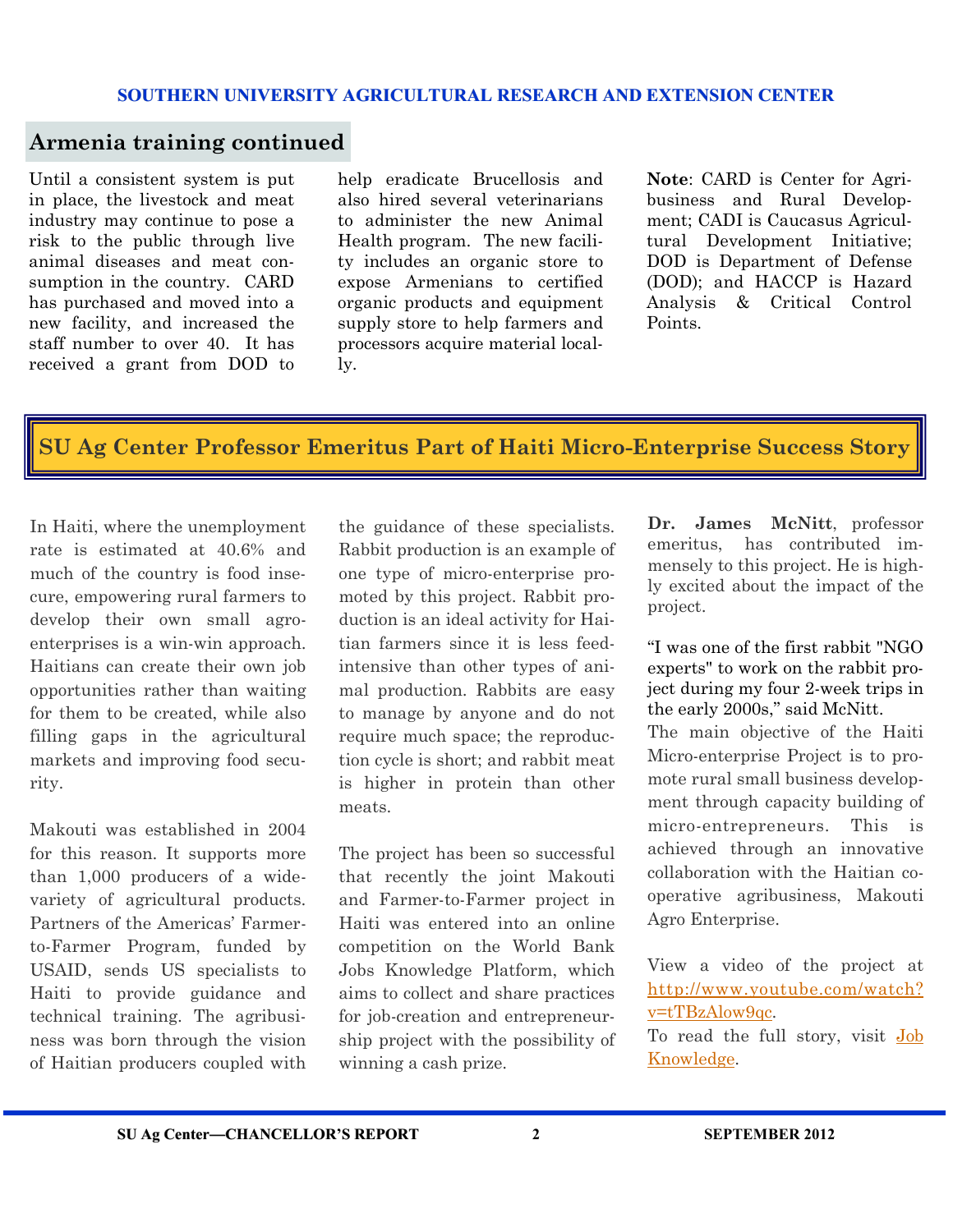# **CRSBD Provides Training for Rural Communities**

**On July 31,** the E-Learning Rural Mobile Training and Development Center (E-Learning Center) in the Center for Rural and Small Business Development (CRSBD) at the Southern University Agricultural Research and Extension Center held business development training on the 'Major Steps for Starting a Business,' in Wilson, Louisiana, at the Second Baptist Church of Wilson. The training which was initially scheduled to be held inside the E-Learning Center, had to be moved inside the Church due the large number of participants.

**August 4,** CRSBD **s**taff members Wilbert Harris and LaKeeshia Giddens provided an introduction to technology, starting a business and home ownership assistance training to the adults attending the 2nd Annual Back to School Explosion on Saturday, at the Zion Travelers Baptist Church in New Roads, La. The event was sponsored by the Pointe Coupee Community Resource Center, Inc. and the CRSBD's participation was part of a partnership between the CRSBD and members of the Building Opportunities through Leadership Development (BOLD). Mr. Harris conducted the introduction to technology at the Church and was assisted by Dr. Kenyetta Nelson-Smith, SU Ag Center Assistant Specialist of CRSBD staff members LaKeeshia Giddens and Wilbert Harris welcomed and introduced participants to the E-Learning Center. Outreach Specialist Eual Hall conducted the training of the major steps of starting a business. The participants and pastor of the church were very appreciative to receive the information and requested that the staff come back in the future to conduct more business development training sessions for the rural community.



**Wilbert Harris, left, addresses class**

Community and Economic Development.

Ms. Giddens conducted the introduction to starting a business and home ownership assistance training in the E-Learning Rural Mobile Training and Development Center at the new church building. The training participants expressed their appreciation for the assistance to the citizens of Pointe Coupee Parish and requested additional training sessions. The CRSBD will work with the Pointe Coupee Community Resource Center, Inc., other community organizations and leaders and BOLD participants to bring more business development and technology trainings to rural parishes.



**Participants inside the Mobile Training Center at "Back to School" event** 

*Continued on page 4*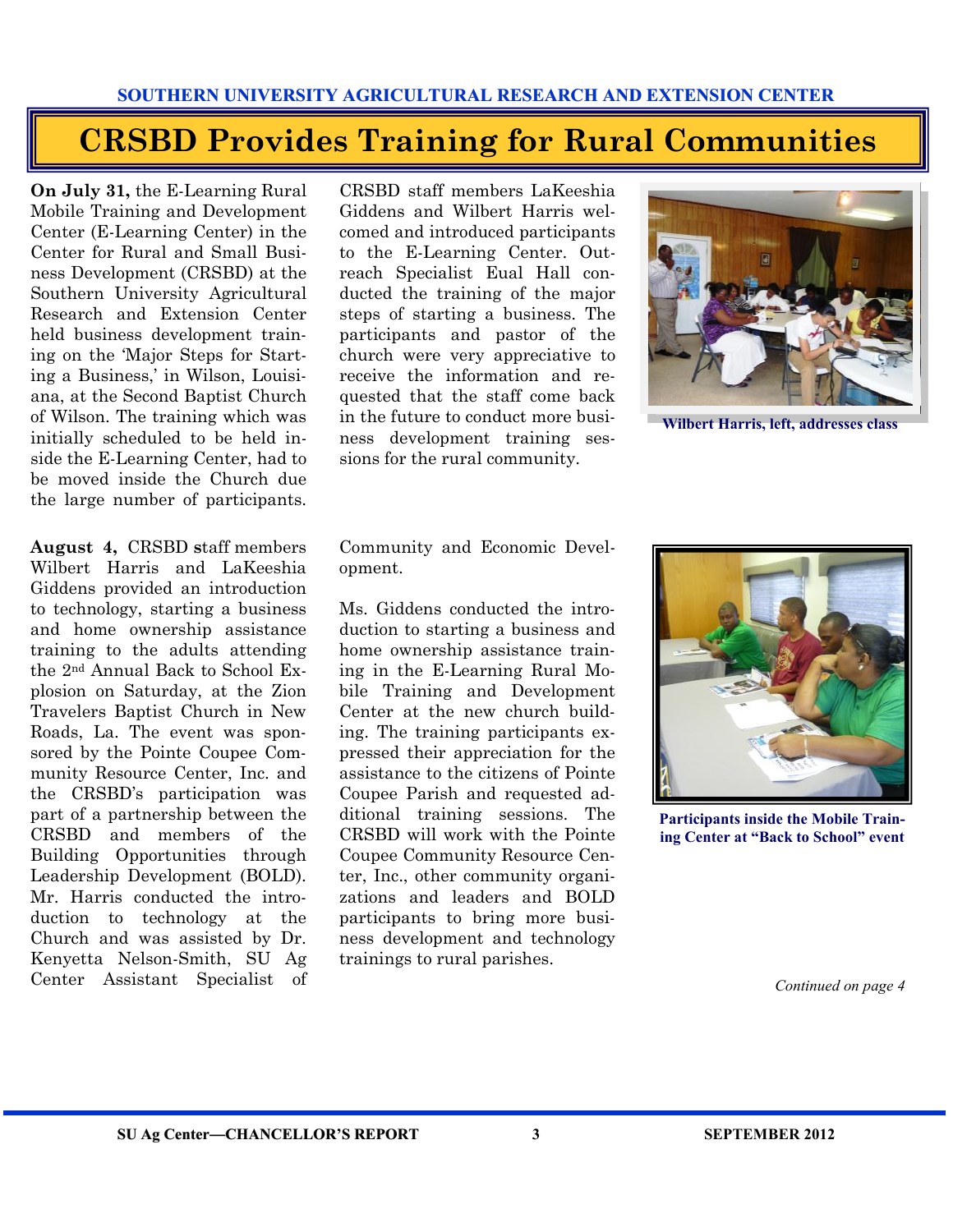### **CRSBD training** *Continued from page 3*

**On August 13**, CRSBD staff members Eual Hall and LaKeeshia Giddens spoke to the Town of Independence City Council about the services available through the Center for Rural and Small Business Development and its E-Learning Center during the town hall meeting. The council welcomed the CRSBD's offer to conduct business development training in the Town of Independence and thanked the Southern University Ag Center for having an interest in assisting the rural community.

**August 21, the CRSBD** hosted a Home Ownership Seminar in the Roseland Town Hall in Roseland, Louisiana. United States Department of Agriculture-Rural Development Single Family Housing Specialist, Wanda Holmes and USDA Area Director Mack McCranery were also available to address seminar attendees about the USDA's 502 Home Buying and 504 Home Loan and Grant programs. CRSBD Business Development Outreach Specialist Eual Hall answered questions that at-

**On August 23** the CRSBD held a Non-Profit Organization Start-Up Workshop at Magee's Temple Church of God in Christ in Franklinton, Louisiana. The workshop, which was conducted by CRSBD E -Learning Center Program Director, LaKeeshia Giddens, provided participants with information, forms and applications needed to legally establish a non-profit and 501 (C)3 organization in the state



**Ms. Giddens and Mr. Hall address city council**

The E-Learning Center was also on hand for individuals to tour and receive information on how to

start a business as well as the forms and applications to legally start a business. Attendees also received information on the USDA's housing assistance programs and the SBA's Small Business Resource Magazine. The event was covered in the August 15 edition of the *Daily Star Newspaper.* CRSBD plans to hold more business development training sessions in Independence in the coming months.

tendees asked about the application process and qualifications for both programs. The seminar met with an overwhelming response and many of the attendees expressed their gratitude to the CRSBD for educating the community on home buying assistance available for low-income and elderly individuals. The CRSBD will return to the Town of Roseland on September 20 to assist individuals who have problems completing the pre-application.

of Louisiana. CRSBD Business Outreach Specialist Eual Hall provided information on the Center for Rural and Small Business Development and the E-Learning Center. The attendees expressed their appreciation for having the E -Learning Center conduct the nonprofit training in their community.



**Mr. Hall answers questions from event participants**



**Hall and Giddens interact with group**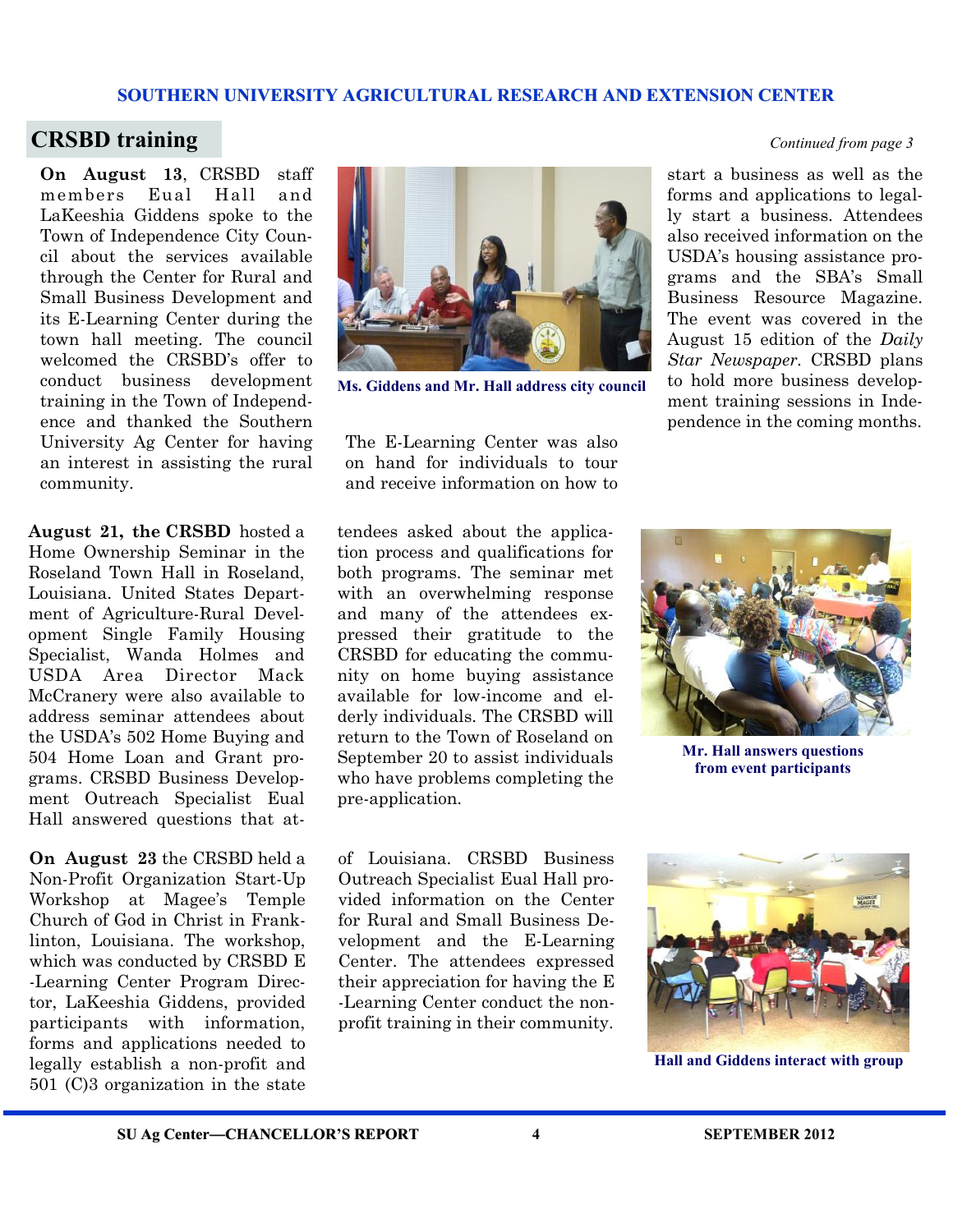## **CoC Network Educates, Empowers Constituents across the State**

Regardless of Louisiana's hot and humid temperatures during the summer months, regional coordinators with the SU Ag Center's Communities of Color Network (CoC) were busy educating, empowering and equipping constituents on the dangers of tobacco use and how to seize control over this killer. The month of August was no exception. Numerous tobacco educational awareness activities were conducted in various regions throughout the state to impact lives and promote healthier, tobacco-free communities of color.

In Baton Rouge, **Frankie Poland**  participated in the Youth Summer Camp held at True Light Baptist Church and conducted a presentation on Secondhand Smoke. The youth learned about the dangers of this issue through Poland's in-

**Shawntell Lewis-Harrell** was in the midst of the event of the summer at the Coughlin-Saunders Performance Arts Center in Downtown Alexandria. As hundreds attended the Marantha Seventh Day Adventist Church's Xtreme Praise Anniversary Celebration, Harrell setup an educational booth display illustrating the harmful effects of tobacco usage and secondhand smoke exposure. In addition to showcasing various visuals, Harrell disseminated tobacco education to various ages in hopes of **Shirley Simon** joined the faculty at Southern University, New Orleans in welcoming students to the campus during Freshman Orientation. During her activity, Simon was able to reach a large number of students, many of whom admitted their nicotine addiction and willingness to quit smoking as a result of information shared via an educational awareness booth display.

Simon crossed paths with a member of the campus media, Laron Mathieu, Editor-in-Chief of the *Observer* Newspaper, who shared positive feedback and reviews from countless students praising the efforts of CoC Network in their lives.

teractive delivery and group discussions. As a reminder of what was learned and a small token of appreciation, CoC Network tshirts were distributed to those who were actively engaged in the session.

Following that activity, attendees were encouraged to view various visuals illustrating the effects and consequences of secondhand smoke exposure.

empowering attendees through tobacco education that could result in saving numerous lives. The church is a participating entity of the 100% Tobacco-Free Church Initiative – an initiative geared toward implementing tobacco-free policies in faith-based organization within African-American communities.



**Xtreme Praise participants pose at CoC display booth**

*Continued on page 6*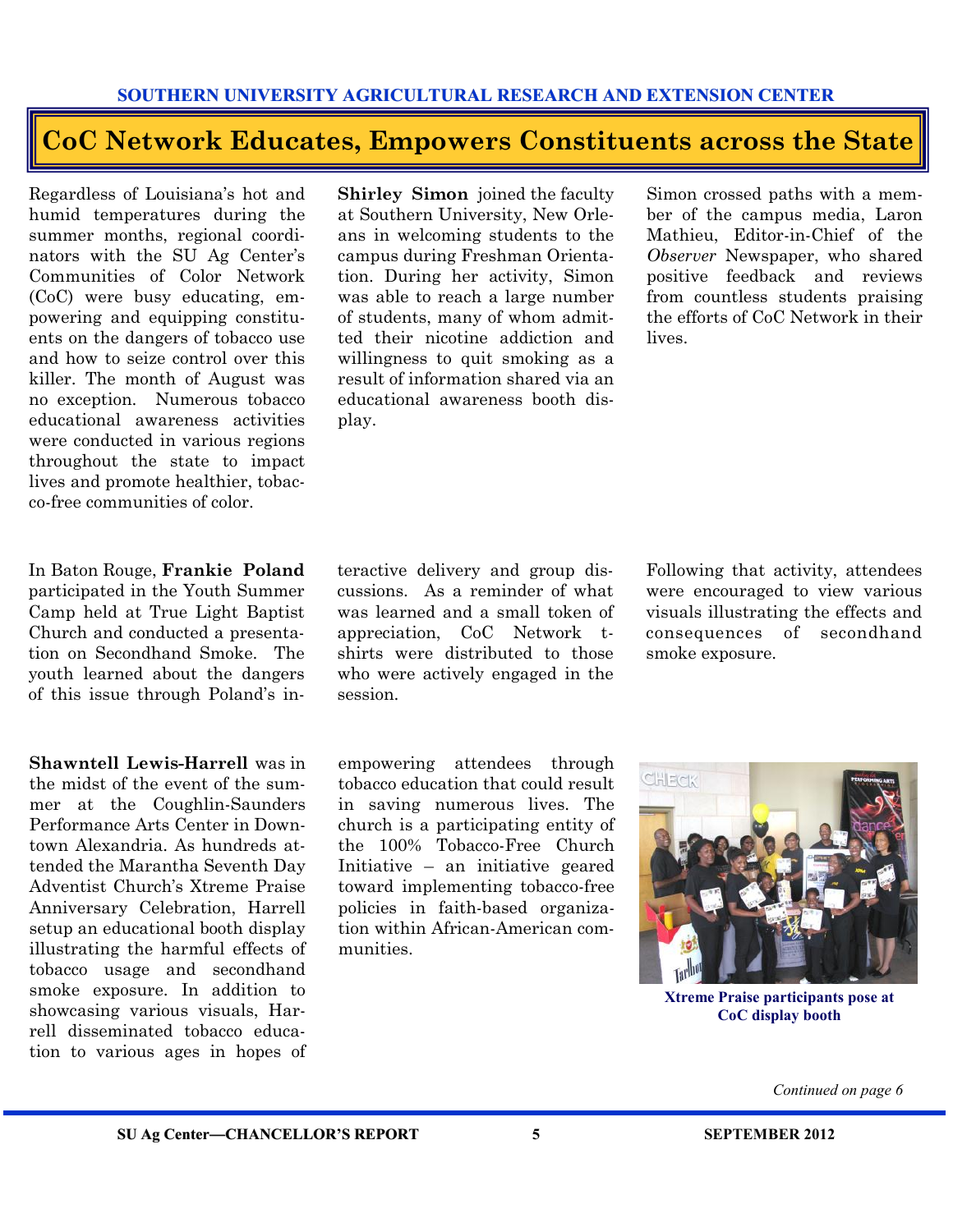### **Communities of Color** *Continued from page 5*

**Urina F. Holt** brought tobacco education awareness to students with the Southern University, Shreveport's Upward Bound Program in DeSoto Parish. Holt engaged youth in a discussion surrounding the health hazards caused by tobacco usage, as well as, potential dangers of secondhand smoke exposure, which many admitted they are currently being exposed to within their surroundings. As a method of encouraging participation and assessing their knowledge, attendees completed a questionnaire that solicited feedback on this topic. Statistics and data were shared concerning the overwhelming negative impact of tobacco, particularly in the African-American community, and how Big Tobacco strategically markets and advertises to communities of color. As a result of the session, students were

better equipped to share knowledge obtained with their peers, community, familiar surroundings, and family members.

**LaTonya Owens** was welcomed as a part of the Back-to-School Bash at Wright Elementary School in Tallulah. Surprisingly, many students, faculty, staff and parents were unaware of various illnesses and diseases caused by tobacco usage such as rheumatoid arthritis, halitosis, osteoporosis and atherosclerosis.

However, most were informed about common health issues including cardiovascular deterioration resulting from a heart attack, lung cancer and brain damage caused by a stroke. As they entered the facility, attendees received tobacco educational literature, shared personal stories with

Owens about how their lives or those of loved ones were negatively impacted by tobacco use. Many were able to discover possible lifesaving information concerning this preventable killer.



**Back to school participants visit CoC display booth**